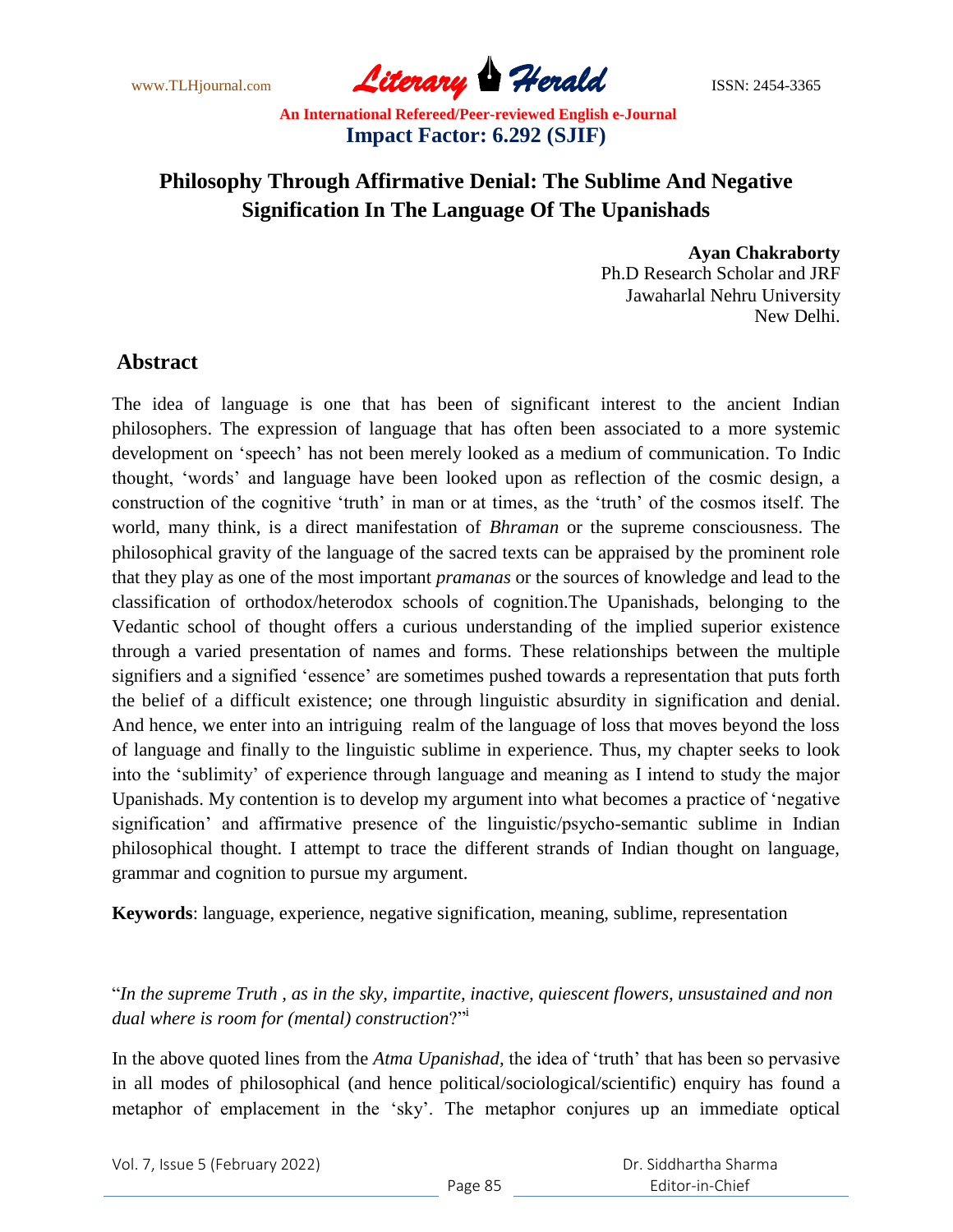www.TLHjournal.com **Literary Herald Herald** ISSN: 2454-3365

perception of a locale beyond tangibility; the psychological effect on a reader carries with itself a sense against definability. Now, definition is a problem of language that has been reiterated from antiquity to the post-modern ages of human civilization.<sup>ii</sup> However, this very urge to perceive objects of knowledge and define them has been a task of the perpetual and undaunted human urge to conceptualize, cognize and articulate that which is observed/perceived in terms of human understanding. Moreover, this very act of expression through the mediation of language is a veritable testimony to the cognitive process of understanding itself. This process of understanding is thus primarily through an endeavour at measurement and speculation (of quality/quantity/intensity) and those that move beyond the ambit of these are relatively looked upon as fluid or ,at times, subjective or often deemed apposite to be put under the more nuanced order of the "abstract".

Of course, from here, my suggestions seem to derive at two corollary engagements. First, that this innate human urge of 'measurement' is a 'desire' for the ethical. And that this idea of "ethics" permeates with the possibilities of aesthetic pleasure. It is "ethical" in the sense that there lies, with this affinity for 'measuring', the act of associating it with authenticity. In Indic terms this would lead to the discussion of poetics and the probabilities of "*anukarana'* or loyal imitation that our ancient Greek philosophers cited to be a theory in the mimetic representation of the world<sup>ii</sup>. To Aristotle, the faithful 'representation' of the observed/perceived world was absolutely important for the different uses of literature. In other words, this idea of mimetic representation has been an "immanent" problem of linguistic expression itself and the multiple tropes of language are rhetorically used to assist in the process of finite comprehension (in this quote, it being the trope of metaphor). Thus, the ethicality of its faithfulness is a perpetual discussion. Second, the act of human articulation too results in a form of psychological aesthetics that is related to the vital pleasure of reading or expressing.<sup>iv</sup> But our problem in this chapter is to look at expressions of the immeasurable.

If we re-read the quote from the *Atma Upanishad*, we observe that what is seen as 'Truth' is posited against the image of the sky and the conceptual impressions that stem from it. It is attributed with the qualities of being transcendent, passive but conscious and is thought to be the anchor of all things that find sustenance within the world. To be cautious, the understanding into the image of the sky is that of something beyond the coordinates of finitude (and hence, measurement) and is qualified with a temperament of everlasting passive presence. However, it is interesting to note that these qualifiers that are nevertheless indicative of some sort of finite understanding (almost like the finite understanding of "infinity"), proclaims the subject to be 'unqualified' ("non-dual"). And more paradoxically the language condemns efforts at mental construction. But if this paradoxical self-reflexive assertion is given sanctity, one would question as to what would then be the requirement to use language or articulate in words at all? Or, isn"t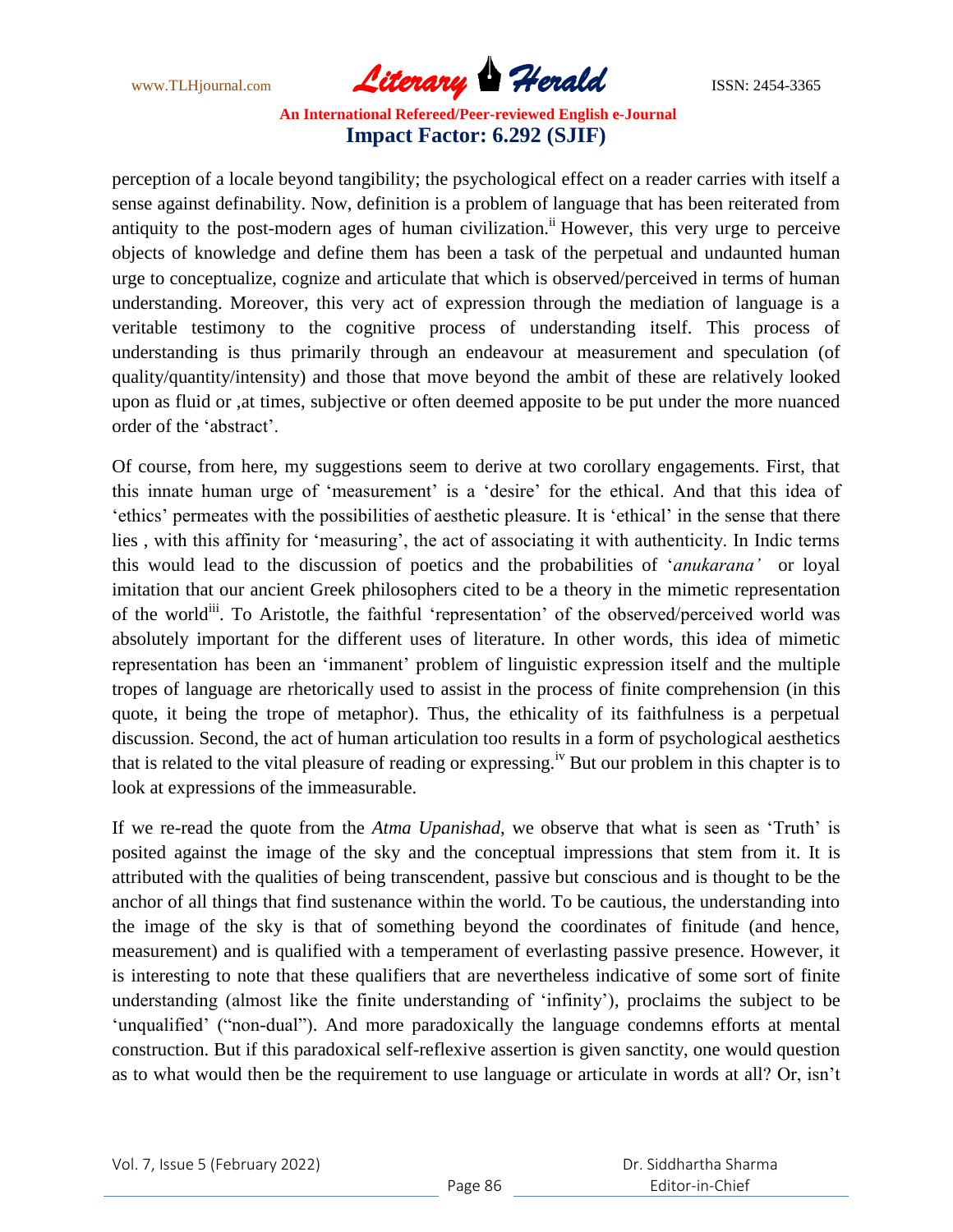

every effort in linguistic outreach an endeavour of "mental construction" even if infinite/transcendental or abstract in essence?

The only possible answer can be offered through the continental approach to language apropos the theory of the sublime.<sup> $v$ </sup> Through its long history of theorization, the idea of the sublime has been thought to be grand and "venerable", sometimes " superior to beauty" in its effect, at times intriguingly ugly to the human senses, and mostly one that inspires both "awe" and "terror".<sup>vi</sup> This sublime in romantic and post romantic studies has been conceived to relate to the loss of language, a recurrent symptom of the Lacanian 'Real' in psychoanalytics.<sup>vii</sup> The Upanishads as a broader group of Indic epistemological knowledge has repeatedly been insistent on the investigation of the true identity of the self and the "*Atman*" and whether without realizing it or not, embarked on a self-reflexive understanding of language. This problem of associating language to the sublime with the ellipses and the negation ("*neti, neti*": translated as "not this, not this") is a study that I intend to undertake in this chapter.<sup>viii</sup>

 But before we try to look at Upanishadic language, it might be important to understand a couple of axillary issues; those that might be fundamental to the greater understanding of my arguments in this chapter.

Truth to philosophy is a relative pursuit. However, religious doctrines that carry along within themselves a set of dogmatic principles locate their discourse outside the periphery of flexible speculation and thus rest upon the differential axioms of "theology". In this chapter, since I take up Indic philosophical discourse which primarily studies the "Sanatan" or Hindu sense of the sublime, it will be important to understand that 'truth' appears in multiple forms of understanding within the language of the texts. In that approach, my method is not to trace the rigidity of meaning in the references (hence my research is not theological) but to study the polyphonic divergences, spiritual elevations and linguistic implications that establish Indic knowledge as one of the most potent and relevant systems across major speculative disciplines even in modern times . Hindu philosophy being intrinsically polyphonic, descriptive and often contradictory to its own set of plural principles gets a "monistic" thrust in the Upanishads. Being associated with the principles, a deeper significance of the 'names' and the 'forms' remain a greater part of vital understanding. Against this, what constitutes the dialectics between *dharmic* pluralism and spiritual monism is instrumental to create an understanding of a concrete and yet an elusive doctrine of the sublime.

The Indic philosophical knowledge system has relied on a curiously polyphonic epistemology that has , on a rough basis, accommodated diverse views on spiritual thought. The debate regarding whether "Hinduism" is suitable to be pronounced as a "religion" (often doubted from the Western Abrahamic sense) or viewed as an effort to guide through the generalities of life (often spoken by conservatives as "a way of life") is still a contention. However, within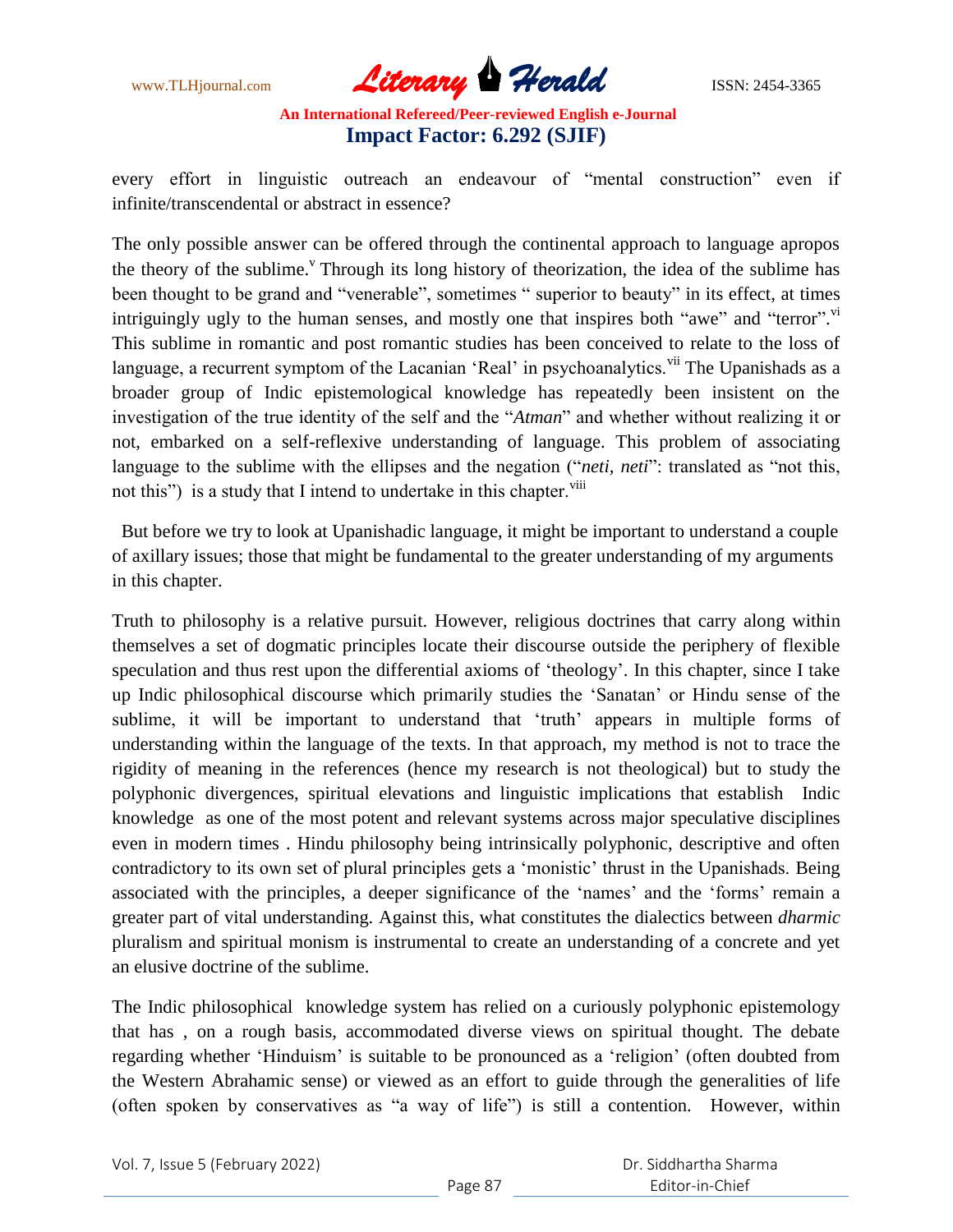www.TLHjournal.com *Literary Herald*ISSN: 2454-3365

Hinduism, the plurality of schools leads to variegated layers of meaning production with some of the schools standing completely in theoretical/methodological animosity with the other. Be it for the belief in the six fold *pramanas*, a few or none of them, the different causation philosophies (spanning from the *advaita* and *dvaita* explanations to *vaisheshika* proposed atomic theories), their stricter methods (ranging from pure *pratyaksha* and *shabda* to pure *tarka*) or theistic and atheistic denominations, the culture of debate is one that has perpetually admitted and nourished a stronger sense of language that has been borne out of testimony and the need to establish propositions. Hence while Sanskrit itself forms the neat and regular language by virtue of its linguistically rigid system, there is a colossal difficulty in translating them into the English language given the obvious differences in the languages' radically different syntactic and symbolic orders.<sup>ix</sup> However, with the tinge of difficulty in trans-lingual pursuits, I attempt to look at the language of "sublimity" within the broader implications of the Upanishads.

To begin with, the Upanishads are a set of texts that exist in isolated parts at the end of the different Vedas and their sections and are thus often known as *Vedanta* or the end objectives (sometimes understood teleologically) of the Vedas. Being formed out of rigorous oral practices, they refer to the practice of "sitting down" at the feet of the spiritual *Guru* while being imparted "transcendental knowledge". The impact in the intent of the Upanishads has been so great that Vedanta has emerged into a distinctive school of thought with a larger share of adherents and practitioners.<sup>x</sup> This Vedantic idea of the transcendental is inexorably related to the problem of language and runs the risk of running too many signifiers without the specific signified(s) and apposite referents. In that case, meaning, being anyway loosely fluid under post modern sanctions, is more than elusive or, as the philosopher Jacques Ranciere puts it , becomes "all too many means nothing at all". This quality of being superfluous is a mighty charge against such elevated language but to think that the Hindu texts would have thought it to be an unnecessary affective affair would mean little truth. Language to a long line of Hindu philosophers have been synonymous to the divine and looked upon more as a manifestation of that superior energy than a mortal creation.

The Upanishads thus belong to the school of Vedantic thought and accepts all the six *pramanas* in their spiritual worldview. In this notable is the *pramana* of the *shabda* (or the sacred word), that stands external to the other five deductive points of conjecture and testimony. These faculties of deduction are mostly based on the operations of formal logic.<sup>xi</sup> However, *shabda* that is more or less believed by all orthodox schools of Hindu thought has a special place in understanding our problem.  $xii$  It is radically counter-intuitive to the set of the other five *pramanas* that attempt to discredit popular hearsay and rely on individual merit of cognition and inferences. In a way, there is an unmistakable liberty at logic in this approach. The belief in *shabda* , on the contrary, is based on established inferences that have been immortalised from a section of Gurus who are believed to have skilled at observing ,conducting and noting universal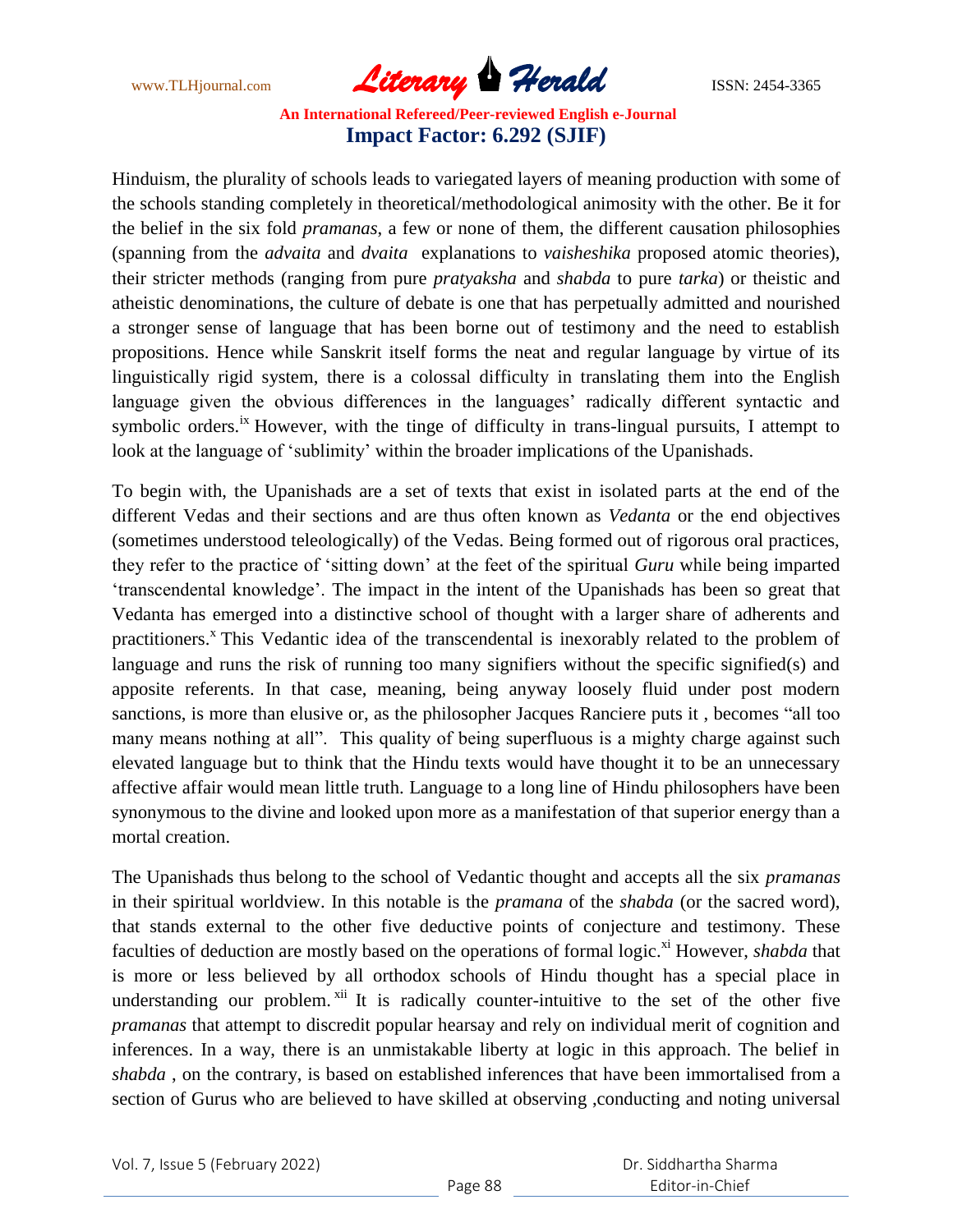www.TLHjournal.com *Literary Herald*ISSN: 2454-3365

processes in spiritual seeking. Shabda thus becomes a strong and often superior testimony on all Hindu attempts at 'seeking' *moksha* with a kind of sacrosanct aura that cannot be challenged with individual experiments at seeking. <sup>xiii</sup> But this has a greater implication. 'Word' that is sanctified and passed on across generations (as in a culture of orality) has a formative function. In the Hindu reading of the sacred scriptures, the words and the language, the function of speech and enunciation is given far more significance than the enunciator himself. $^{xiv}$  In this, speech is not just sacred due to the reverence towards the speaker but it is the speaker who is remembered due to his speech. Hence, the idea of speech being autonomous, non-humanly constructed medium of instruction is a point that is to be duly considered. Moreover, this idea is both elevated and expanded to a status where ancient Sanskrit scholars like Patanjali, Panini and Katyayana refer to the formation of language as a medium of supernatural expression and of the truest "reflection" of the supreme force "*Bhraman'*. xv

The Hindu concern with language is more than just phenomenal. Language or speech (even voice) was looked at as an eternal (*nitya*) projection of divine existence. Katyayana reiterates this opinion several times in his *Varttika* and duly mentions that it is not created merely for communication or regular purposes (*karya*) . However, when Katyayana was writing this (around 200 BCE), he was perhaps referring only to Sanskrit words and their associations.<sup> $xvi$ </sup> For he investigates into the nature of the Sanskrit language alone and strongly poses a distinction between the original form of the language and the alloyed derivations/distortions into more regional and mundane usages of the Hindu civilization. Patanjali in his *Mahabhasya* (that was probably written even before Katyayana"s *Varttika)*, refers to the Sanskrit language to be as sacred as the Vedas themselves.<sup>xvii</sup> Panini too, while writing much before Katyayana and Patanjali, opined that the divine language is to be followed stringently according to norms while only a "quarter of the real merit of the language" might be accessed by human minds.<sup>xviii</sup> The impression that we can collect from Panini can speak of a certain amount of mysterious quality that is present within the language and its manifestation. Panini also goes on to assert that the relation between the word and the object it refers to is *siddha* or eternal and hence goes beyond temporality and finite human constructions.<sup>xix</sup>

Interesting it is to note the direct and indirect attributions of divine projection that is being associated with the very form of sacred language itself. However, we may understand that in the propositions of Panini, Patanjali and Katyayana, language is a form of creation that is meant to serve as the bridge between human quest for liberation and divine assistance. But with the arrival of Bhartihari (c. 450-510 CE), the idea of language shifts from just a divine creation to a "reflection" of the divine itself. To Bhartihari, word (language) or *shabda* is a direct manifestation of the formless eternal cause *Bhraman* Himself. Thus in his *sphota* theory, Bhartahari traces the "seeds" of word enunciation and its immediate meaning through a concept of an eternal body of unchangeable semantic association which is as sustaining as *Bhraman*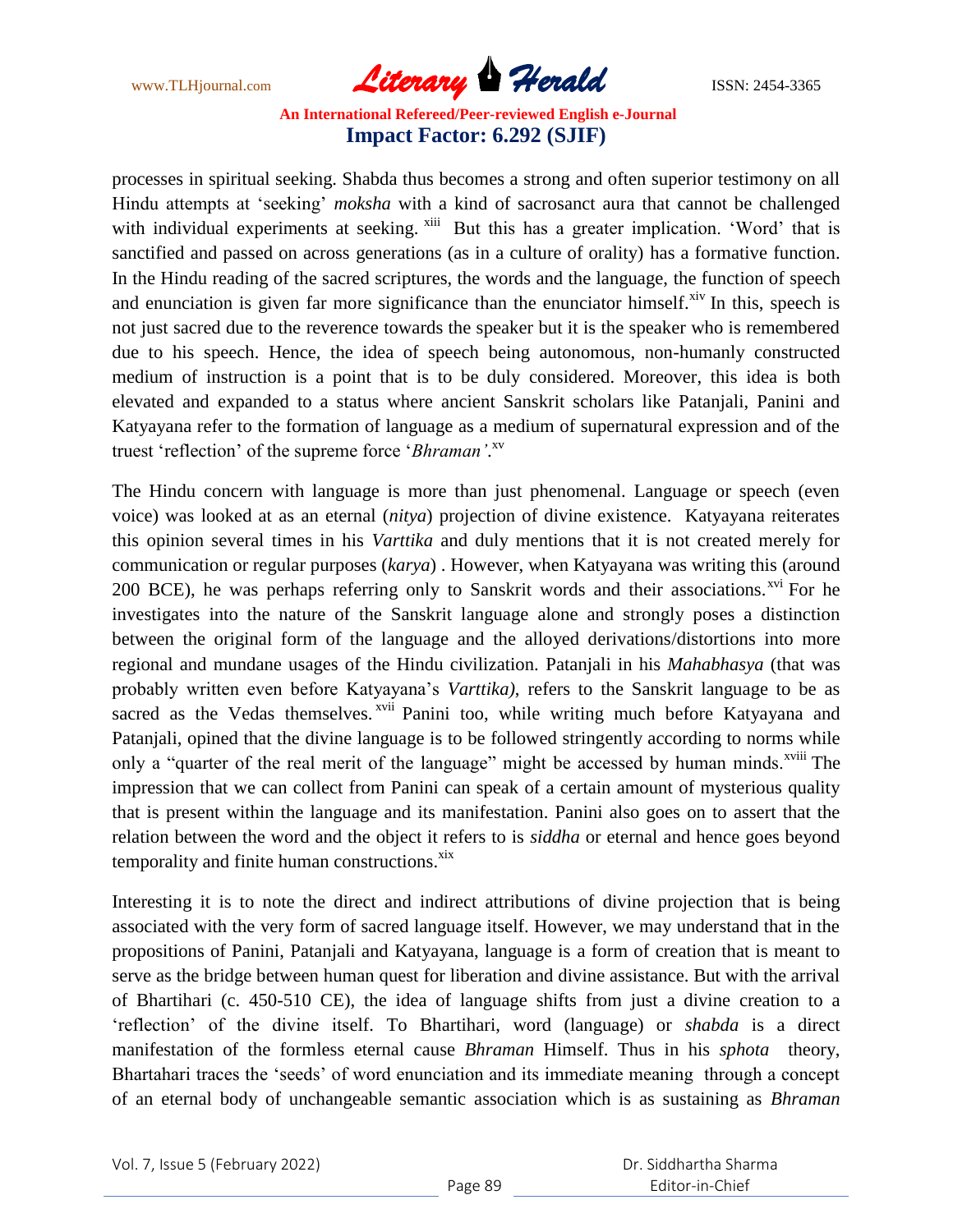www.TLHjournal.com **Literary Herald Herald** ISSN: 2454-3365

Himself. Thus he goes on to coin the significant terms "shabda-bhraman" to posit the understanding that it is language that creates the human world in its divine sense. "At the dissolution of each creative cycle, a seed or trace is left behind out of which the next cycle emerges. This nature of the seed from which each of cycle of creation bursts forth is called *Daivik Vaak* or the Divine Word. It is *Bhraman* expressing and embodying itself in the plurality of phenomena that is creation."xx To him, the *sphota* is the moment of conjunction where the sound of the language "flashes through" (*pratibha*) the cognitive process of the hearer where "meaning" is already present in the unconscious of the subject. What he also implicates is the fact that it is speech and meaning that creates the world of mortality and both aids and hinders the realization of liberation.

Thus the idea of language , with all its multifarious constructions and diverse meanings, trace back to a single entity, the reality, and revive back into language and creation from a trace. From here, we understand the motif of the extra-temporal being pursued by words and their tropes. But this, only issues the probabilities of a deeper problem.

If language is to be equated with *Bhraman*, and meaning is to be always already present in our unconscious, then it would not be wrong to say that we realize *Bhraman* through the tropes of language and in turn, through our "mental construction." Of course, this is not a problem of separation between the *Bhraman* and the *Atman* (*dvaita* understanding of it), or the proposition of a qualified monism (*dvaita adavaita)*. Rather it is to enquire upon language which appears as one of the most potent media of *Bhraman* realization, is negated through the Upanishads under the *Vedanta* methodology.

The Upanishads deal with the concepts of the *Bhraman* and the *Aatman* in subtle ways. Where Vedic language too keeps on making references to a supreme consciousness while recognizing the existence of other deities (with possibly polytheistic and henotheistic ideas at parallel lines), Upanishads are mostly symbolic of monotheism that radically counters ritualistic purposes. To the language of the Vedas, there is a politics of affirmation: that which locates the duties and rituals through which the divine deities are supposed to bestow favours. The Upanishads , on the other hand, move against the expectations of favours and fortune and seek to "experience" supreme consciousness through a negation of possibilities. For instance, the very first verse from the *Adhyatma Upanishad* reads, "*In the cave of the body is eternally set the one unborn. The earth is His body. (Though) moving within the earth, the earth knows Him not. The water is his body. (Though) moving within the water, it knows Him not. The fire is his body...the fire knows Him not. The air is his body...the air knows Him not. The ether is his body...the ether knows Him*  not. The intellect is his body...the intellect knows Him not...The mind stuff is His body...the mind *stuff knows Him not. The unmanifest is his body...the unmanifest knows Him not. The death is His body...death knows Him not. He then is the inner –self of all Beings, sinless, heaven born,*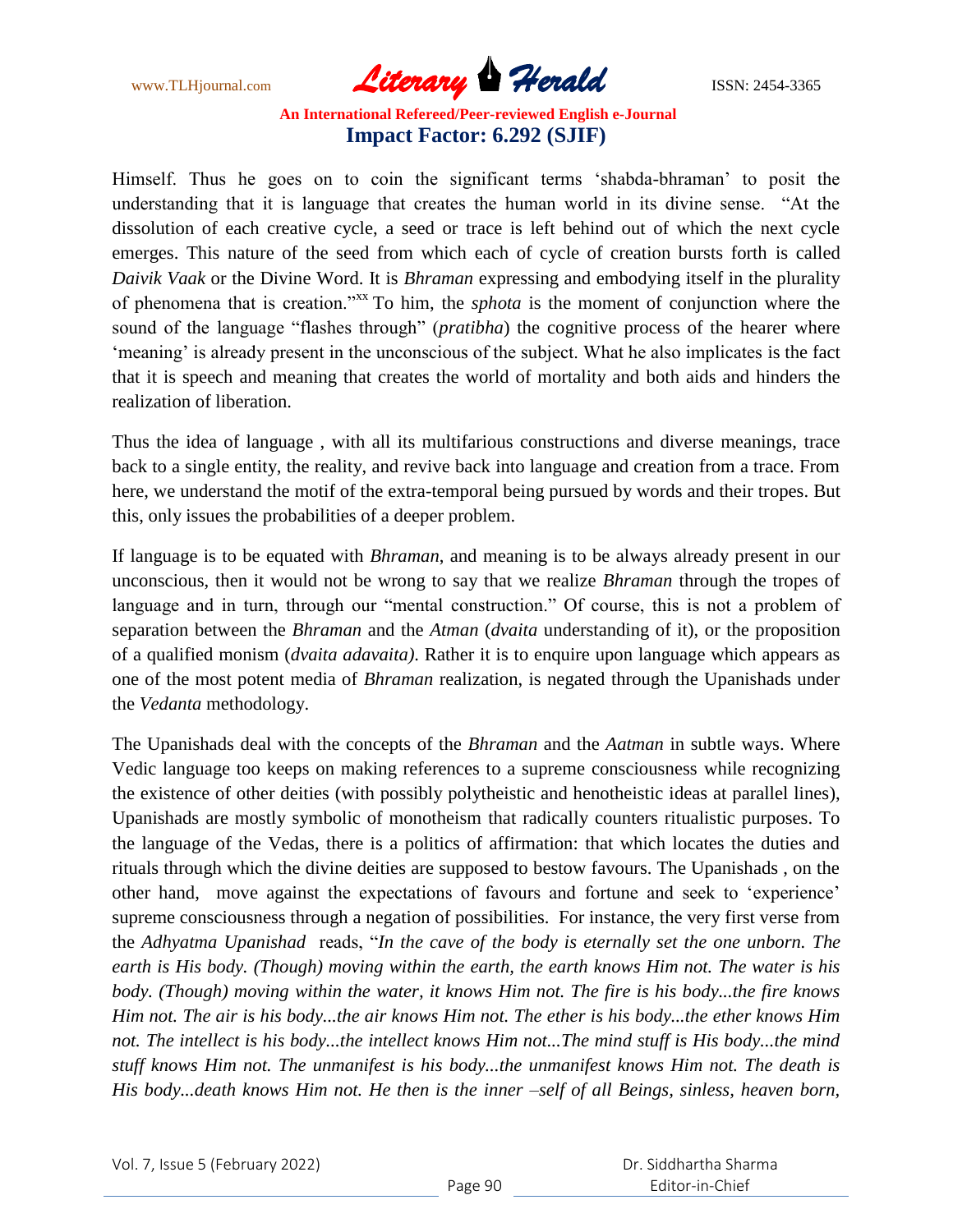www.TLHjournal.com *Literary Herald*ISSN: 2454-3365

*luminous, the sole Narayana. Superimposition is the thought, "I" am and mine are the body, the senses, etc, which are all other than the Self. Through devotion to Brahaman, the wise man should repudiate it.* "<sup>*xxi*</sup>

It is interesting to note that the Rig Veda considers the human body to be made up of the five elements (the *panchabhootas)* and locate the *Jiva* within the body. But here, the quote from the *Adhyatma Upanishad* categorically negates identity of oneself through the *panchbhootas*. The language in the Upanishad is redolent with a mysterious tension between the intention on the subject and its identity. It appears unclear whether the verses aim to describe the human body or relate to the form of the *Bhraman* Himself. The verse engages in the perpetual ritual of undercutting its own merit; every sense that is invoked essential for ritualistic veneration in the Vedas is negated as not to be the ideal approach to the realization of the *Bhraman*. Where the *Rig Veda* prescribes definite methods (accompanied by hymns) to perform offerings like the "*Soma Pavamana'* and calls on deities to "enrich strength" from the offerings of fire, ghee and other products and grant their prayers/ desires, the language of the Upanishad seeks to nullify or sensory practices of the body (here being a metonymic representation through the five constituent elements of nature) to realize that the "body" and the "senses" are all "thoughts of superimposition' and that one's 'self' is unachievable through these.

From a deeper linguistic analysis, the language dismantles all modes of objective signification to project the undefined "self" as the only sole signified. The presence of the supreme consciousness is not counted on the bodily self offering its veneration (and commodities of sanctity) to the deity to realise consciousness. Indeed, the philosophical problem that splits the Vedas and Upanishads affects the construction of language here. In the Vedas, the way to self realisation is through human desire for strength, progeny, health, wealth and wisdom; all that material, spiritual and corporal gifts that leads to the realization of a divine relationship between existence and essence. However, the Upanishadic language specifies on a essential episteme alone defying all modes of existential understanding. In other words, in the Upanishadic quote, the reality of existence is not through the attributes of the mind and the body but through negating these. In a way, the proposition can be distantly collimated with that of Immanuel Kant"s understanding of "synthetic" assertions themselves. But this study requires further qualification from the *Adhyatma Upanishad* at a greater length.

Let us look at the second and the third verses. "*Knowing oneself to be the subject, the witness of intellect and its operations, reject the ideas of the Self being other than the subject, identifying ―I‖ with that (the subject).//Rejecting conformity with the world, the body and the Shastras, remove superimposition on the self.*<sup>*nxxii*</sup> Here, the problem intensifies. If we remember our discussion regarding Bhartahari"s understanding of the "shabda-bhraman", we shall remember that language is touted to be Bhraman Himself or at least as a direct manifestation of Him. It is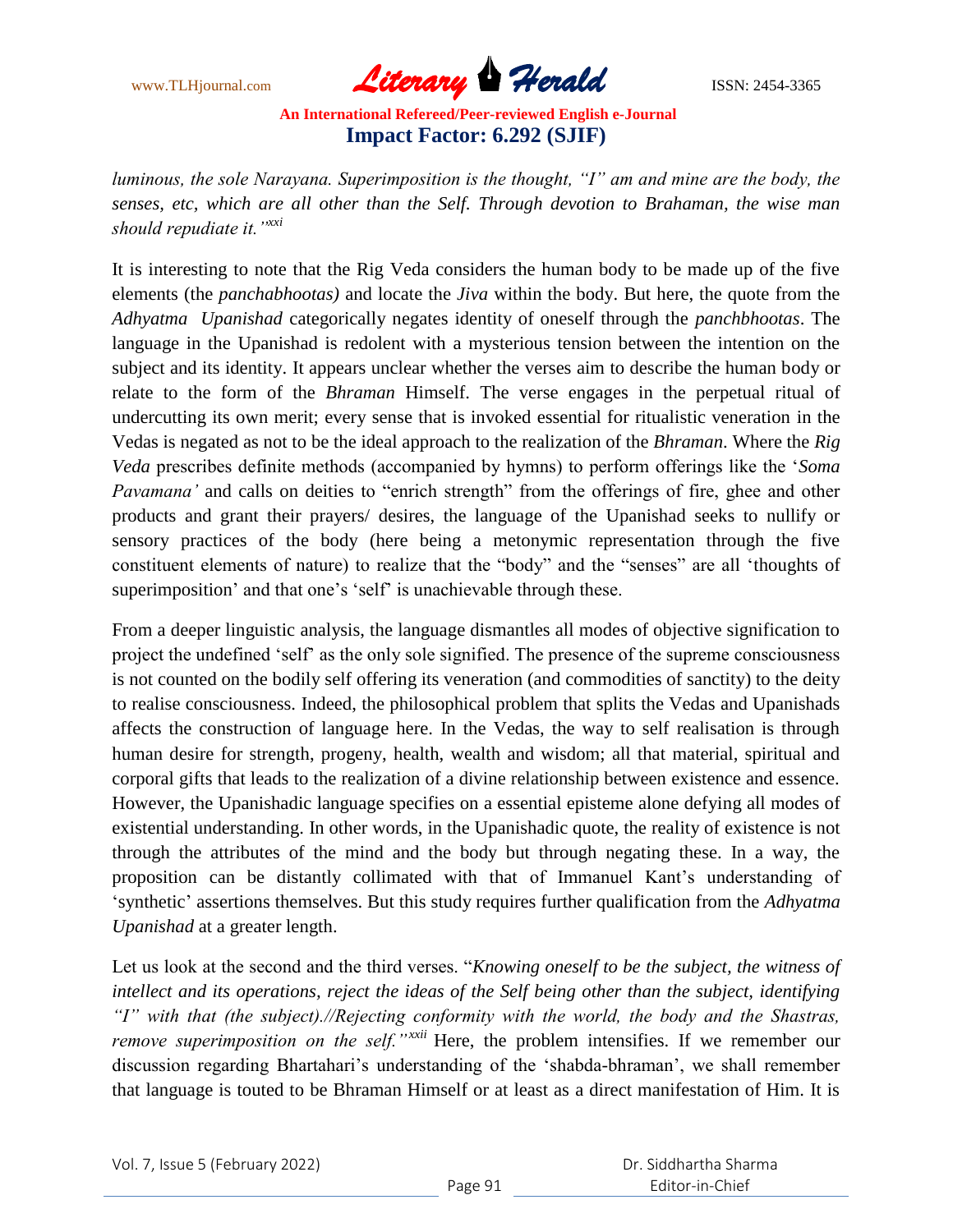www.TLHjournal.com **Literary Herald Herald** ISSN: 2454-3365

comprehensible that all cognitive activity that results in speech and expression are but a function of the intellect where, to Bhartihari, the eternal meanings are lodged. These meanings are greatly sanctified in the Vedas which again is held as the greatest refuge of *shabda* as a testimony. So if we are to suspend our identity to the Self away from either language (as an operation of the intellect) or discredit the *shastras*, the schools of Hindu philosophical thought risk paralysis and even complete suspension. If the Vedas are to be looked upon "as the superimposition of the self", then the very "seed" of creation, that philosophically, is responsible for realizing divine presence is itself dismantled and realization of the Godhead itself becomes perilous (for according to the Vedas, there are prayers and offerings that sustain the world). Evidently, all methods of study under the various orthodox/heterodox (*astika/nastika)* schools, the "word" of those who have attained *Samadhi* would also be dispensed with for a solely individualist sort of realization. This again would refer to a state of being that would deconstruct and displace the entire school of Vedantic thought of which the Upanishads themselves are a member.

Further, the Adhyatma Upanishad proclaims the thought that runs through all the major and minor texts within the canon; that which in the tenth verse mentions, "*Knowing that I am that Bhraman in which this world appearance (exists) like a city reflected in a mirror, find fulfilment, O sinless one!‖* Again the seventeenth verse reads, "*With the vision of the non-dual self through unwavering concentration comes the dissolution without residue the knots of ignorance in the text.‖* The twentieth verse states , "*One's Self is Brahma, Vishnu, Indra and Siva, the entire world is oneself, other than the Self, there is nothing.*<sup>*nxxiii*</sup></sup>

Here, these verses thus expand beyond the debate of verbal testimony and destruction of the rituals of divine comprehension. The verses, if carefully looked into, starts with the appearances as the "reflection" of the Supreme self and then in the twentieth, calls oneself the Supreme. In a way, this position is one that looks at dissolving the "ego" of the self while creating a greater sense of universal ego. This is an extremely curious position where universality is derived from "nothingness". Brahman is said to be "unmanifested" a number of times as we shall study in the other Upanishads. Hence, to transpose the verse in the truest sense, there would be "nothing other than this nothingness.'<sup>xxiv</sup>

But this would be just to start the discussion. Let us now consider verses from some of the major (*Mukhya)* Upanishads that are dated to have been written at a contemporary time with the ancient Vedas. The *Aitreya Upanishad* , for instance, talks about the cosmogony of this world, relating to the creation of physical qualities and senses, while dedicating a deity to each of these. With this metaphor of embodiment (the deity of these senses were called Idandra or Indra), the text further analyses the "three births" of a man (that deals mostly with procreation and the biological legacy), and narrates what is it that is the self. Here, intriguingly, the "self" is classified to be quite the contrarian to what we derive from the *Adhyatma Upanishad*. In the second verse of the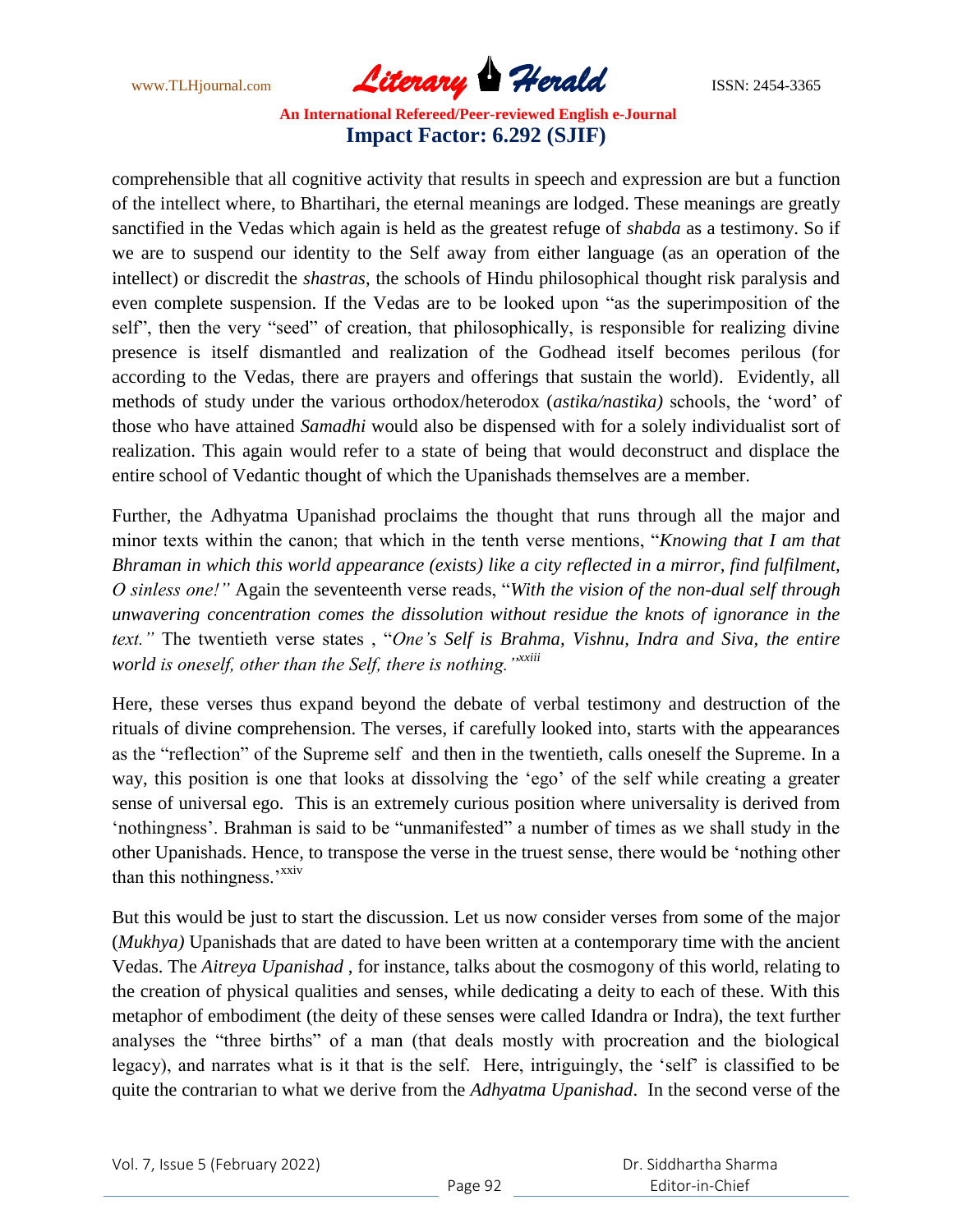www.TLHjournal.com *Literary Herald*ISSN: 2454-3365

third chapter, the text asserts , "*It is the heart , intellect and mind that were stated earlier. It is sentience, rulership, secular, knowledge, presence of mind, retentiveness, sense perception, fortitude, thining, genius, mental suffering, memory, ascertainment, resolution, life activities and all others. All these are verily are the names of Consciousness.// This One is (the inferior) Bhraman; this is Indra, this is Prajapati, these are five elements, air, space, air, water, earth and theses all big creatures with the small ones, that are the procreators of others, and referable in pairs—to wit, those that are born of eggs, of wombs, of moisture, of the earth, viz horses, cattle, elephants, men, and all creatures that move or fly or don't move. All these have Consciousness as the giver of reality, all these are impelled by Consciousness, the Universes as Consciousness as its end. Consciousness is Bhraman.‖ xxv*

This idea of plurality that is almost drawn in to be originating from one source, is not just a tension between a multifaceted existence and a monistic explanation but one that plays frivolously with multiple signifiers to refer to a single signified. What is important here is to "locate" that signified. In the sentence that states, "*Consciousness is Bhraman*" , the signified *Bhraman* finds a state of mind as its equivalent in 'consciousness' which in turn has multiple signifiers. However, 'consciousness' itself has no specific qualifier but is indicated by the attempts to 'essentialize' a forged unity of sense and mind, of thought and language.<sup>xxvi</sup> Now if the signified itself is devoid of qualification and language, and if the signifiers refer to one another to finally locate the "deferred" signified (as in the case of Derridean deconstruction), we enter the dubiousness of the sublime.

The idea of the sublime features with the deepest understanding of that which is present and is perceived by the senses but is not applicable to be processed by the intellect. It is an experience of the first order. Interestingly, right from the French translation of Longinus" treatise *Peri Hypsos* (*Of Elevation*), "sublimity" has been an understanding that has drawn references to that which is sensed beyond language but is nevertheless attempted to be described through the same. With Longinus bringing it down to the domain of language, he studied Homer (especially Homer"s idea of elevation in *Iliad* through speeches of the character of Ajax), and concluded that "the silence of Ajax in the Underworld is great and more sublime than words." xxvii At this Longinus concluded that "Sublimity is the echo of the soul...and as if instinctively our soul is uplifted by the true sublime , it takes a proud flight , and is filled with joy and vaunting, as though it had itself produced what it has heard."<sup>xxviii</sup> But most importantly, Longinus proposed that while language is commonly looked upon as a medium to "record" the experience of the sublime, language carried within itself the potential to create sublimity. $x$ <sup>xxix</sup> This concept of the "literary sublime" was transformed into the "natural sublime" by the British Edmund Burke in the 18<sup>th</sup> century associating 'sublime' with 'delight' that caused anxiety through its grandness. <sup>xxx</sup> From here, Immanuel Kant associated the 'sublime' as thwarting of mental faculties, dwelling beyond the ambit of sensory or imitative representation where "we suddenly find ourselves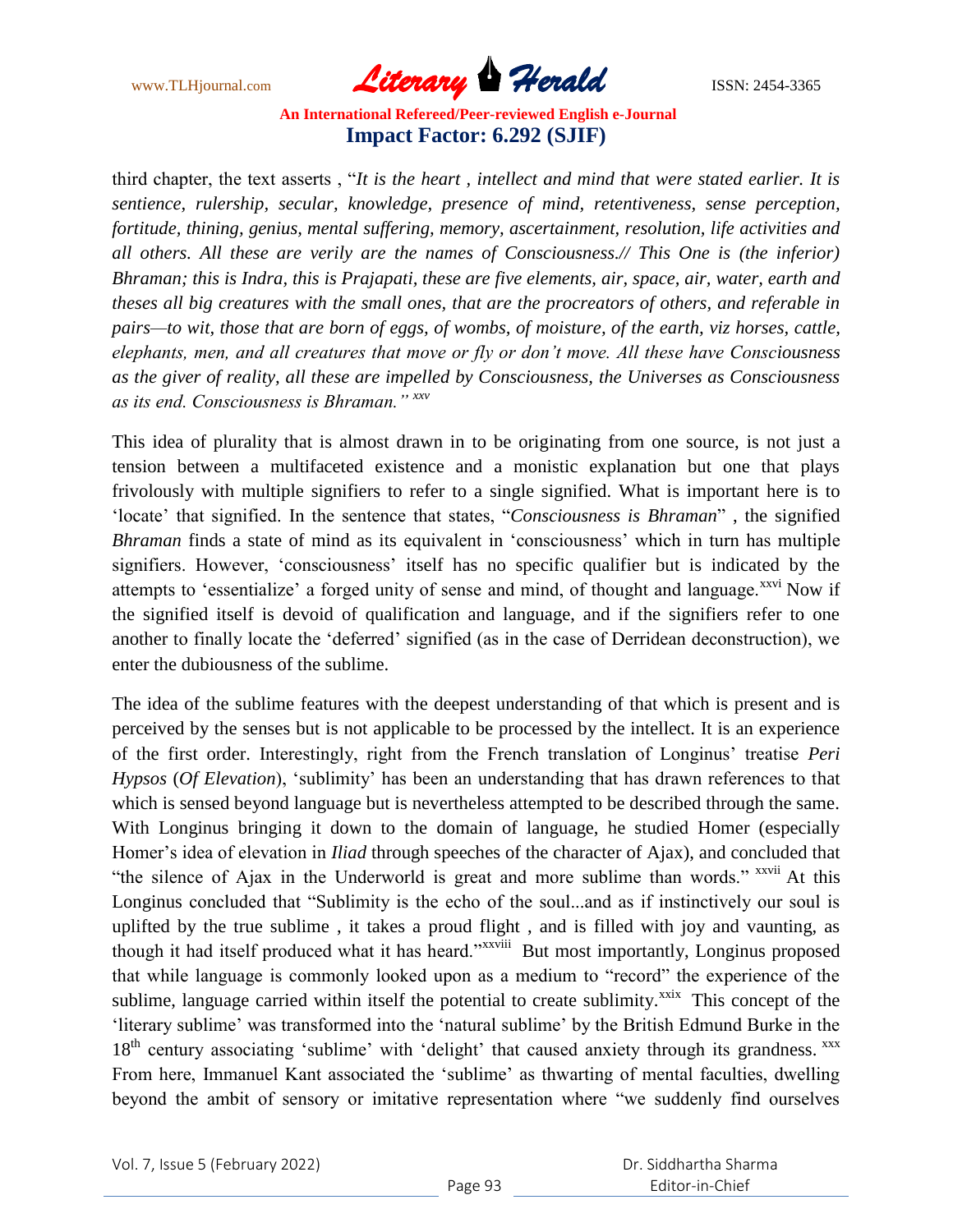www.TLHjournal.com **Literary Herald Herald** ISSN: 2454-3365

nothing to the natural world."<sup>xxxxi</sup> This sense of a 'loss' (in senses and words) was studied duly by the psychoanalyst Jacques Lacan and called to be the man"s pre-Oedipal state of the "Real".

Thus I carry two important impressions from this brief genealogy while studying the language of the Upanishads. First, that language can itself result in an experience of the sublime and secondly, this language is not the language of embellishment or communication but the language of loss.

This same understanding is broadly present in the *Kena Upanishad*. In investigating the nature of Bhraman, the text defines Him as the "*ear of the ear, the mind of the mind, the speech of the speech, the vital air of vital air, and the eye of the eye....but He is also that which is not uttered by speech, that which does not think with the mind, does not see with the eye, does not hear with the ear, does not smell with the organ of smell.*"<sup>xxxxii</sup> This paradoxical language that employs multiples signifiers in an urge to signify the concrete but later, only dissociates symbolic references with the signified is a signification of "nothing" or something that escapes the faculties of both cognizance and language. What it then really refers to is the "nothingness" of the signification; a sense of loss in the language amid all the psychological fulfilment of the experience. Bhraman is then the experience of the sublime that evades "all mental construction" (through language) and seeks to admit its presence only through negating its experience. The Kena Upanishad furthers this idea by asserting that "*If you think, I know Bhraman rightly, you have known but little of Bhraman ‗s true nature...I think not I know Bhraman rightly nor do I think it is unknown. I know and I do not know also. He among us who knows that knows it; not*  that it is known nor that it is not known.<sup>"xxxiii</sup> This is then not just a case of the "floating" signifier" that is admitted into the politics of presences, the Upanishads is a textual case of affirming through absence; the floating signifier affirms language by failing to refer to the concrete, the Upanishadic texts insist to affirm the presence (of something in the "nothingness") by negating language itself. I propose to call this as "negative signification" or the "signification of the sublime'.

The *Katha Upanishad* posits similar instances. In the twenty third verse from the second part of the First Chapter, we find "*The Self cannot be attained by the study of the Vedas, not by intelligence nor by much hearing. Only by him who seeks to know the Self can it be attained. To*  him, the Self reveals its own nature." Or "Let the wise man merge speech in his mind, merge *that mind into intelligence, the intelligent self into the Mahat. Let him merge that Mahat into the Purusha of the Bhraman, the peaceful self.*"<sup>xxxiv</sup> These references of "merging", a motor verb of contraction is equally to negate the possibilities of language and references. For language itself promotes plural possibilities of existence and signification. This negation however contains in it the experience of "supreme bliss" which is an idea of all uncertainty, awe , fear and attraction. The dissolution of the social and biological self (both through anatomical and social signifiers of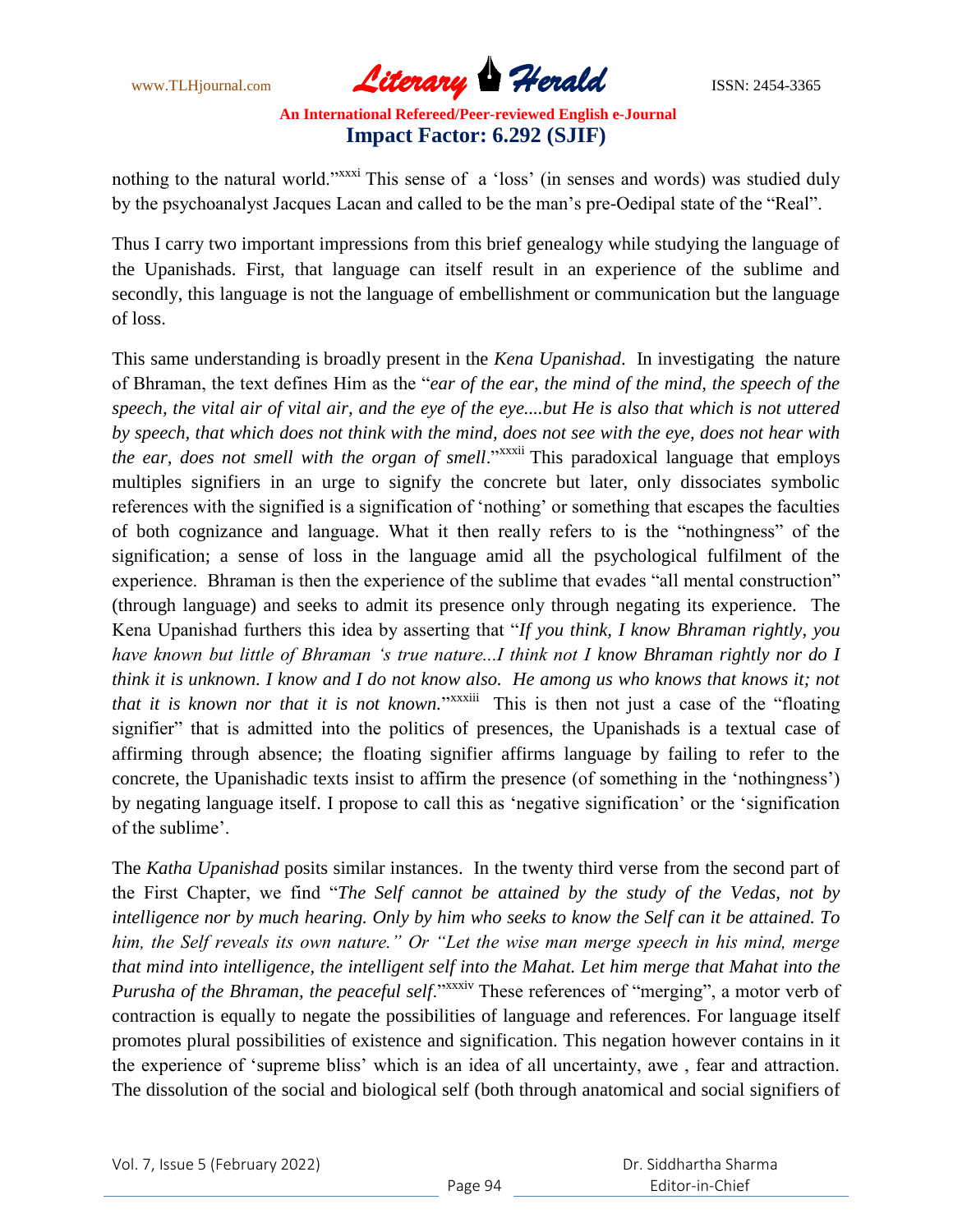www.TLHjournal.com **Literary Herald Herald** ISSN: 2454-3365

reference) for a non-signifying 'real' self is one that is 'escapist', romantic and assertive, one that loses oneself through consummating in him all modes of signification ("I am *Bhraman*").

This idea runs through the Chhandogya Upanishad too. "*The mind is the Bhraman, thus one should meditate...the akshara is the Bhraman...// The Sun is the Bhraman*." xxxv While the language may seem to be an echo of the thesis for the floating signifier, the difference lies in the philosophies; one that looks at the nothingness of the implied, the other at the consummation of that "nothingness" without implications. On a social level, the stories of the denunciation of social orders including caste, the attribution of the *bhramin* status to the boy without lineage, the explicit mockery of ritualist bhramins all deny the greater uses of "speech" that is said to have a vital role in creating identities and the social orders as repeatedly mentioned in the Vedas (Rig and Yajur) and briefly alluded to in the *Bhagavad* Gita as a prescription by God. From this perspective, the Upanishads not only deconstruct the ritualistic canon of other Hindu religious texts but subvert the notion of the self by destroying all social markers of signification to the self.

This idea of the negative signification of sublimity occurs in the *Taittiriya Upanishads* as well. In the "Seventh Anuvaka", the text mentions, " *For whenever an aspirant gets fearlessly established in this un-perceivable, bodiless inexpressible and un-supporting Bhraman, he reaches the state of fearlessness. For, whenever the aspirant gets fearlessly established in this un-perceivable, bodiles, inexpressible and un-supporting Brahaman, he reaches the state of fearlessness. For whenever the aspirant creates the subtest differences in it, he is smitten with fear. Nevertheless that very Bhraman is a terror to the so called learned man who lacks the unitive outlook*."<sup>xxxvi</sup> Here, however, our idea of the Upanishadic sublimity changes drastically and the theory of the sublime departs from the continental understanding of it. In the continental philosophy, along with awe and immeasurability, cognitive failure and that of language, the realization of finitude against infinity, terror and fear played vitals roles. In the Upanishads, this latter idea is debunked to invite an idea of the sublime which is consistent and harmonious even through its all pervading, centripetal nature.

The obvious question would be if this can be called sublime at all then. We notice that most of the components of the sublime feeling (in continental thought) anticipates fear but also talks of a consonant feeling of "peace", "submission" and "greatness" that comes along with it. The dualist nature of understanding thus is only the fearful state of grasping sublimity. The final experience of that sublime in feeling and through the loss of language remains essentially the same even in Upanishadic thought. *xxxvii* 

However, the Upanishads like the Vedas offer an association between language and the *Bhraman*. The *Chhandayoga Upanishad* is one of those few Upanishads that prescribes simple, ritualistic practice; among these, there are advices to medicate on the syllable "Om" that is regarded to be the ultimate manifestation of the impossible and formless supreme power.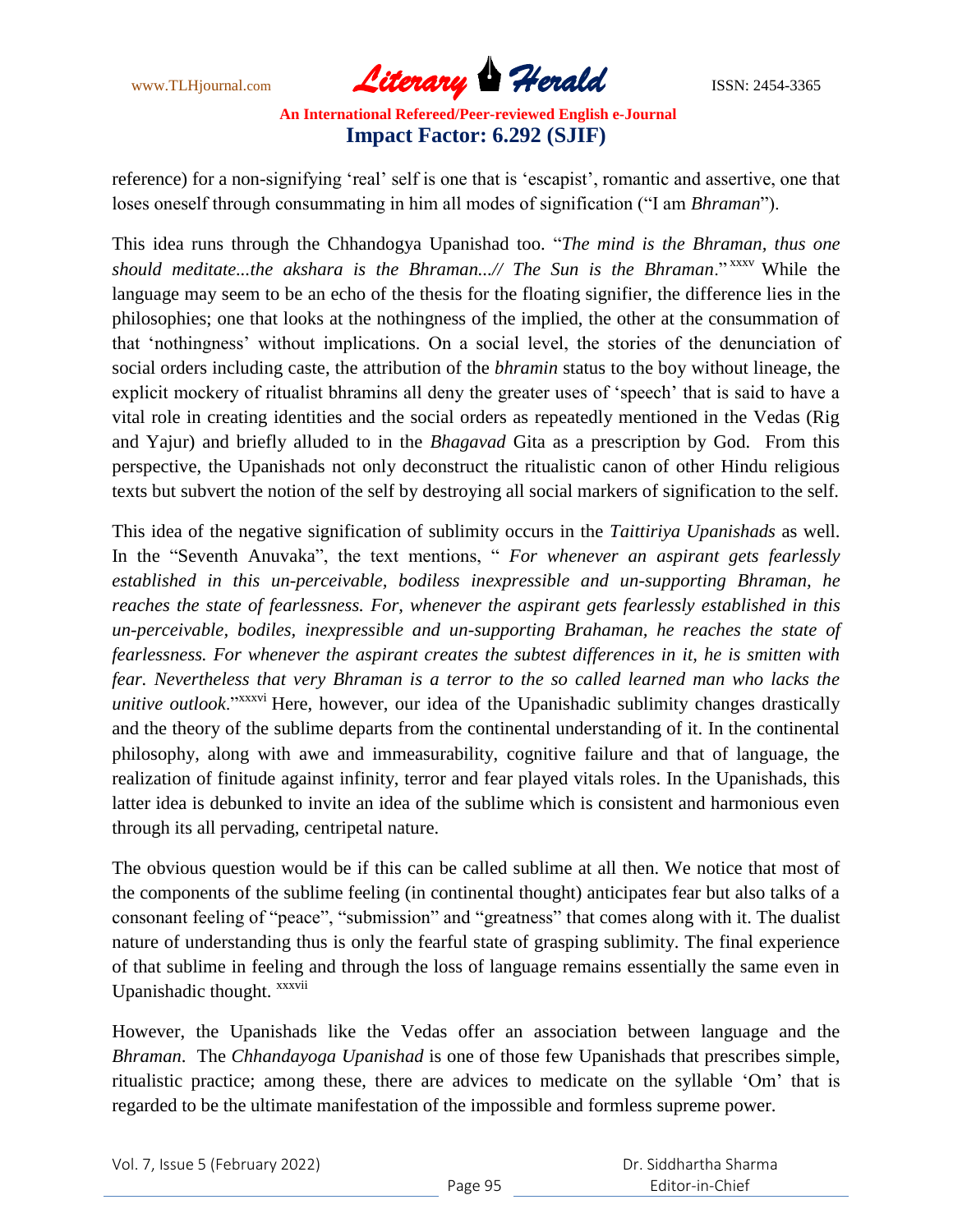www.TLHjournal.com *Literary Herald*ISSN: 2454-3365

In the very first part of the Upanishad, the text mentions, "*One shoul meditate on the syllable Om, the Udghita, for one sings the Udghits, beginning with the Om. Of this, the explanation follows...the syllable Om which is called the Udghita is the quintessence of the essences, the*  supreme, deserving of the highest place and the eighth.<sup>'</sup><sup>xxxxviii</sup> Again, the Atmabodha Upanishad asserts, "*He who meditates upon that sole Narayana who is latent in all beings, who is the causal Purusha, who is causeless, who is the Parabhraman, the Om, who is without plains or delusion*." xxxix The relationship between this syllable, Om, that contains within itself all speech and writing is also the *Bhraman* Himself. Then, going by the *shabda-bhraman* doctrine of Bhartahari (that aligns with this thought), *Bhraman* is in speech but without it too. In that, the signified being an inexorable component of sound should be present in speech too and thus stand contrary to my argument. But the problem is perhaps resolved if we focus on the term "essences". The Chhandogya in the third verse also states, "...the essence of speech is Om." , which also means speech is not Om, and hence language is not *Bhraman*. But the essence of the signifier is the signified that confirms my position on the negatively signified *Bhraman*.

The Mandukya Upanishad provides with further elaboration of this negative signification. In the third to twelfth texts, it states, "*The Self seated in the waking state and called Vaisnavara who, possessed of consciousness of the exterior...enjoy the first quarter.//The Self seated in the dream state and called Tajisa who possessed of the consciousness of the interior...enjoys the subtle objects is called second quarter//The Self seated in the deep sleep and called Prajna ...third quarter// The Fourth is thought which is not conscious of the internal world...That which is without letter is the Fourth, beyond apprehension through ordinary means, the cessation of the phenomenal world, the auspicious and the non dual. The Om is certainly the Self. He who knows thus enters the Self by the Self.*"<sup>X1</sup> The last sentence (twelfth text) is extremely significant as it talks about the dissolution of the letter , talks about the transcendent and thus proposes the pure idea of the sublime. Like the continental sublime, the Upanishads too emphasize on the psychological state of the experience, however they seek to understand the "experience in the self without projecting the other as a causal agent' unlike the European urge to understand it as the 'experience caused by the other.'

Other instances refer to this state of negative signification in various other minor Upanishads as well. For example in the *Amritbindu Upanishad*, verse 6 states that " The Supreme is neither to be thought of (as being something external and pleasing to the mind), nor is it to be thought of (as sense pleasure), but to be thought as the essence of bliss that *Bhraman* which is free from all partiality.// *Bhraman* is without doubt , endless, beyond reason and analogy , beyond all proofs and causeless knowing the wise one becomes free."<sup>xli</sup> This insistence on the lack of 'proof' and thus cognitive analysis, beyond reason and hence beyond language and experience confirm the present signified while dissolving the signifiers. The same implication (of rejecting language and *shabda*) is present in the *Amritnada Upanishad* as well. "The wise having studied the *Shastras*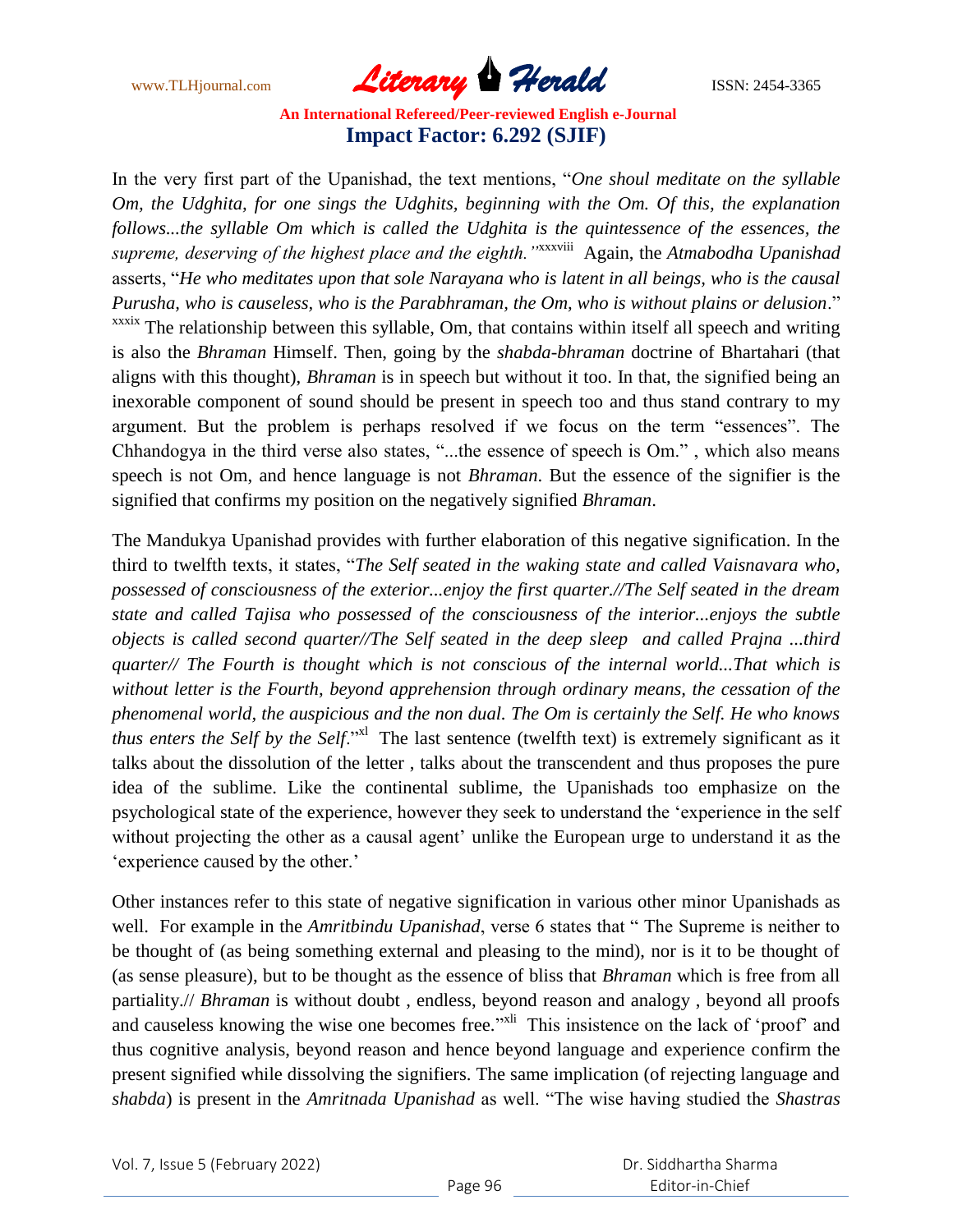www.TLHjournal.com **Literary Herald Herald** ISSN: 2454-3365

and reflected on them again and again and having come to know *Bhraman* should abandon them all like a fire brand.?/ Having given up *Mantra, Linga and pada*, he attains the subtle seat without vowels or consonants without *Swara*." <sup>xlii</sup> Perhaps the closest form of linguistic manifestation is done through the "Om" as we saw in the Atmabodha Upanishad and also in the Bahvricha , the Devi and the Sita Upanishads where female power is thought to be as consciousness. This sound "Om"is more like the sound of the eternal signifier that Jacques Lacan calls the "rambling" sound to refer to the pre-symbolic world of the real. The sound of the "Om" as the "eternal signifier" (or the closest possible sound of the sublime in expression) has been dealt with in detail in the *Bhramavidya Upanishad* where it is mentioned that "Om, the monosyllable is the *Bhraman*...Therein is said to be the three Gods...the three Vedas, the three *Matras* and the half matra of the three lettered Shiva."<sup>xliii</sup> Similar analysis is present in the *Naadbindu Upanishad* regarding the syllable "Om".

The *Ishavasa Upanishad* echoes the same essence in asserting, "*All this is pervaded by Isha, the Lord.// Unmoving it is. It is faster than the mind. The senses cannot reach it, for it proceeds ahead. Remaining static it overtakes others that run...// It moves, it moves not,it is far, it is near, it is within all, it is without all.*", the perfect state of the psychoanalytic 'Real' put into the *language of spiritual transcendence*.<sup>xliv</sup> This idea of renunciation of Vedic language and the four varna based social orders are advised in the *Sanyasa Upanishads* too (*Parahamsa, Sanyasa*, *Vajrasuchika*,) which amongst all other social components insist on denunciation of the *Shastras* and the *Shabdas* repeatedly. Further, they propose meditation on that single concept of that sublime (and Real), and thus explore the grandness of an ever-present nothingness.

To conclude, Jacques Ranciere"s problem with language (and symbols) "of everything meaning everything and nothing at all" might be true in the Upanishadic stories where the tropes of metaphors and embodiment (through the dialogue between sages and kings, through the metaphors of the horse and the cow, of natural elements and forms of air) is used to refer to the deities and they to the *Bhraman*. However, this "nothing" at all itself is the sublime that is inexplicable but without effective references in language analysis. The Upanishads, in their allegories and symbols, thus become a curious case of negative signification for the affirmative.

#### **Works Cited**

 $\overline{a}$ 

*Adhyatma Upanishad*. Translated by Swami Tyagananda. Boston: Ramakrishna Vedanta Society, 2012.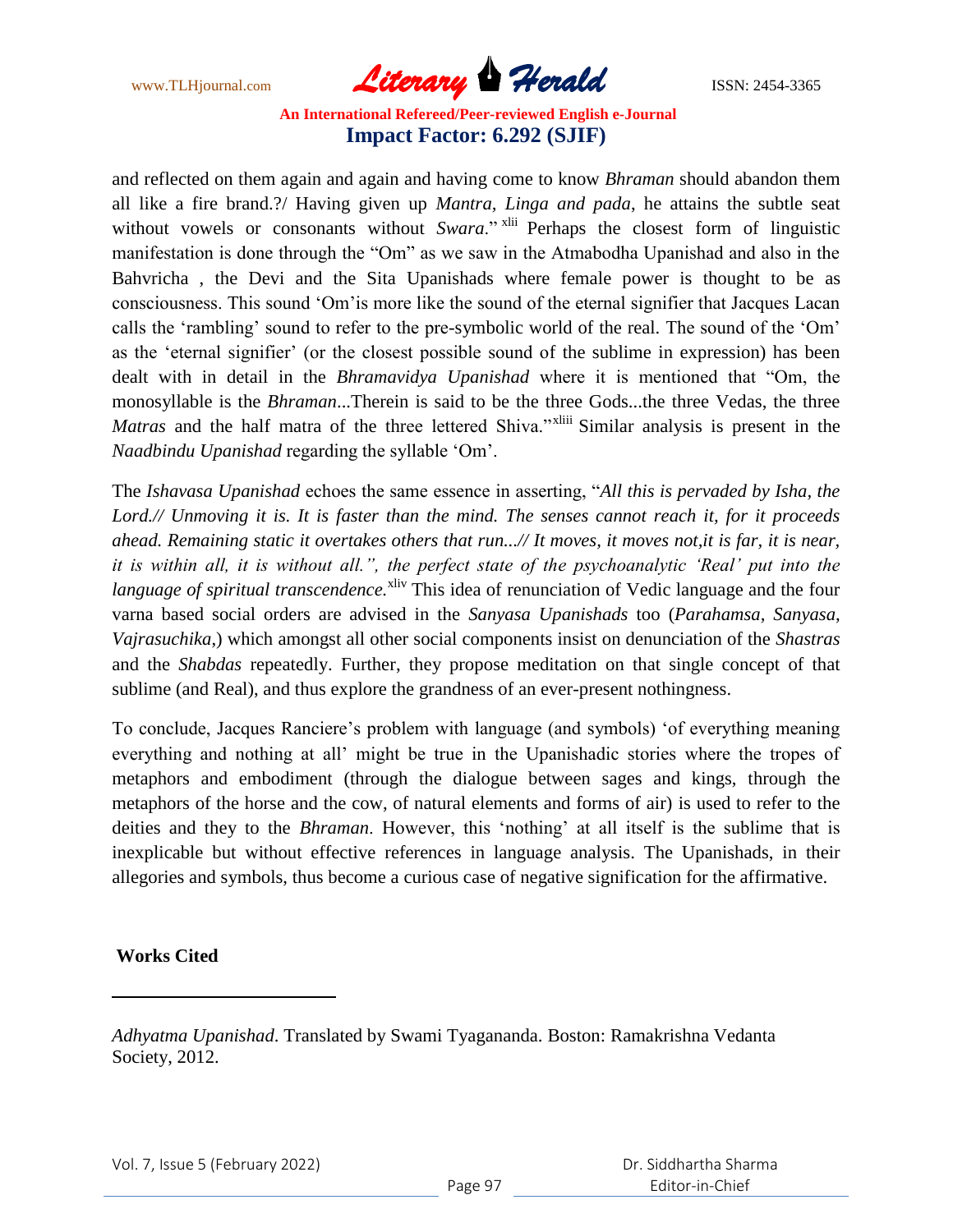$\overline{\phantom{a}}$ 

www.TLHjournal.com **Literary Herald Herald** ISSN: 2454-3365

**An International Refereed/Peer-reviewed English e-Journal Impact Factor: 6.292 (SJIF)**

*Aitreya Upanishad*. Tanslated by Swami Tyagananda. Boston: Ramakrishna Vedanta Society, 2012.

*Amritbindu Upanishad*. Translated by Max Muller. Oxford: Clarendon Press, 1884.

*Amritnanda Upanishad*. Translated by Max Muller. Oxford: Clarendon Press, 1884.

Aristotle. *Poetics*. Translated by SH Butch. London: Creative Media Partners, 2015.

*Atmabodha Upanishad*. Translated by Max Muller. Oxford: Clarendon Press, 1884.

Bhartrihari. *The Vakyapada: Critical Texts of Canto 1 and 2 with English Translations.*  Translated by K Pillai. Delhi: Motilal Banarasidas, 1971.

*Bhramavidya Upanishad*. Translated by Max Muller. Oxford: Clarendon Press, 1884.

*Chhandogya Upanishad*. Translated by Swami Tyagananda, Boston: Ramakrishna Vedanta Society, 2012.

*Ishavasha Upanishad*. Translated by Max Muller, Oxford: Clarendon Press, 1884.

*Kena Upanishad*. Translated by Swami Tyagananda, Boston:Ramakrishna Vedanta Society,2012.

*Mandukya Upanishad*. Translated by Max Muller. Oxford: Clarendon Press, 1884.

Lacan, Jacques. *Desire and Interpretation.* Translated by Bruce Frank. New York: Wiley, 2021.

Longinus. "How Words Influenced the Passions". Translated by H.L.Havell. London: McMillan and Co, 1904.

Longinus. "On the Sublime". Translated by H.L.Havell. London: McMillan and Co, 1890.

Nagler, Michael. "Aatma Upanishad" in *The Upanishads.* Edited by Eknath Easwaran. New York: Blue Mountain, 2000.

Novetzkee, Christian Lee. *Religion and Public Memory: A Cultural History of Saint Namadeva in India*. New York: Colombia Press, 2011.

Pollock Sheldon. *The Languague of the Gods in the World of Men: Sanskrit, Culture and Power in Pre-Modern India.* London: The University of California Press, 2006.

*Prasna Upanishad*. Translated by Max Muller. Oxford: Clarendon Press, 1884.

| Vol. 7, Issue 5 (February 2022) |         | Dr. Siddhartha Sharma |
|---------------------------------|---------|-----------------------|
|                                 | Page 98 | Editor-in-Chief       |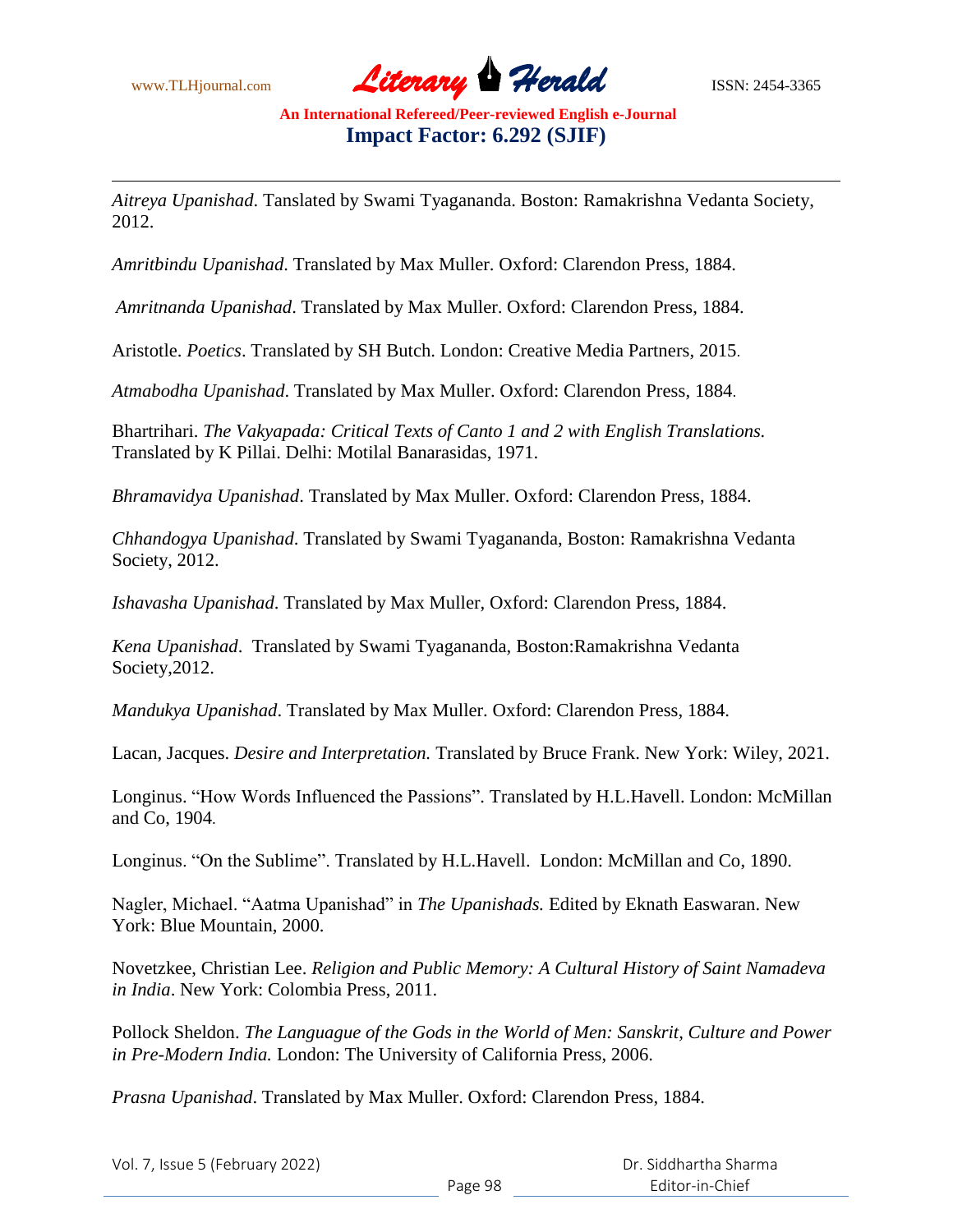www.TLHjournal.com **Literary Herald Herald** ISSN: 2454-3365

*Taittirya Upanishad*. Translated by Max Muller. Oxford: Clarendon Press, 1884.

# **END NOTES**

 $\overline{\phantom{a}}$ 

.

i See: Michael Nagler, "Aatma Upanishad" in *The Upanishads,* ed. Eknath Easwaran, (New York: Blue Mountain), 2000, 280-287.

 $"$  Language is believed to be a problem as much as in ancient Indian thought and Greek poetics as the Enlightenment and post-Enlightenment continental and analytical thought. In the Vedas, language is the primary medium to all truth as it is the most significant aspect of understanding human emotions and their essences in Greek epistemology. Similarly, the continental modern philosophers have explored the deeper relationship between phenomenology, language and existence. In analytical language, formal logic is applied on linguistic endeavours. In post-modern philosophy, the de-centering of structures of language and the fluidity of signification has been a perpetual attempt at study.

iii The theory of 'mimesis' forms a fundamental Greek understanding in Aristotle's art theories. The discussion of 'mimesis' is the central study on lines of genre theory and form development in Western literature and theory. See: Aristotle, *Poetics*, translated by SH Butch, (London: Creative Media Partners), 2015.

<sup>iv</sup> The idea of 'reading' as an activity has been associated from the simple doctrine of pleasure to the active liberating agenda of Marxist literature. However, the psychological effect of aesthetic pleasure, whether plain or revolutionary, occupies an important part of literary study.

v The theory of the 'sublime' in language and experience has been an important understanding right from antiquity to the modern ages. However, it becomes prominent only after in the eighteenth century after the translation of Longinus' text.

<sup>vi</sup> The genealogy of the sublime has progressed from the experiential to the aesthetic, linguistic to the post-human and technological through a history across three centuries. The idea of the post-romantic sublime is both through post-modern linguistic and the post-human technological.

v<sup>ii</sup> The idea of the 'Real' in Jacques Lacan is one that is pre-symbolic and pre-imaginary too. The Real is an order with an impossible suggestion of identity before 'ego' is formed and language is acquired. Thus it is beyond signification or even proper understanding. To Lacan, the Real expresses itself in sudden moments of shock and surrender, intense feeling with loss of language where one's own identity is reduced and is threatened with dissolution. See: Jacques Lacan, *Desire and Interpretation,* translated by Bruce Frank, (New York: Wiley), 2021. viii "*Neti, neti*" features in the *Bhrihadaranyaka Upanishad* in the enunciations of the sage Yajnavalka.

<sup>ix</sup> The Sanskrit linguistic system has compounded words and inflections that allow them to have some sort of flexibility in its syntactic structure. This is in relation to the placement of words. English words are not really inflected to a great extent except in cases of gender and number and follows a strict SVO pattern. Naturally English translations of sankrit texts require careful study and examination.

 $^{\texttt{x}}$  The Vedanta school of thought comprises the Holy Gita, the Upanishads and the Bhramasutras.

xi The five *pramanas* are *Pratyaksha* (perception), *Anumana* (Inference), *Upamana* (comparision), *Arthapatti*  (postulation), *Anupalabdhi* (non-apprehension) besides *Sabda* (word of texts and Gurus).

xii The Hindu orthodox schools are called the *astika* schools which believe in the Vedas as the authentic source of knowledge. These are the Sankhya, Yoga, Nyaya, Vaiseshika ,Mimamsa and Vedanta.

xiii Almost all *astika* schools believe in *shabda* as an authentic *pramana* for yogic practice. Hence, there lies an element of superiority in the *shabda* as a credible testimony.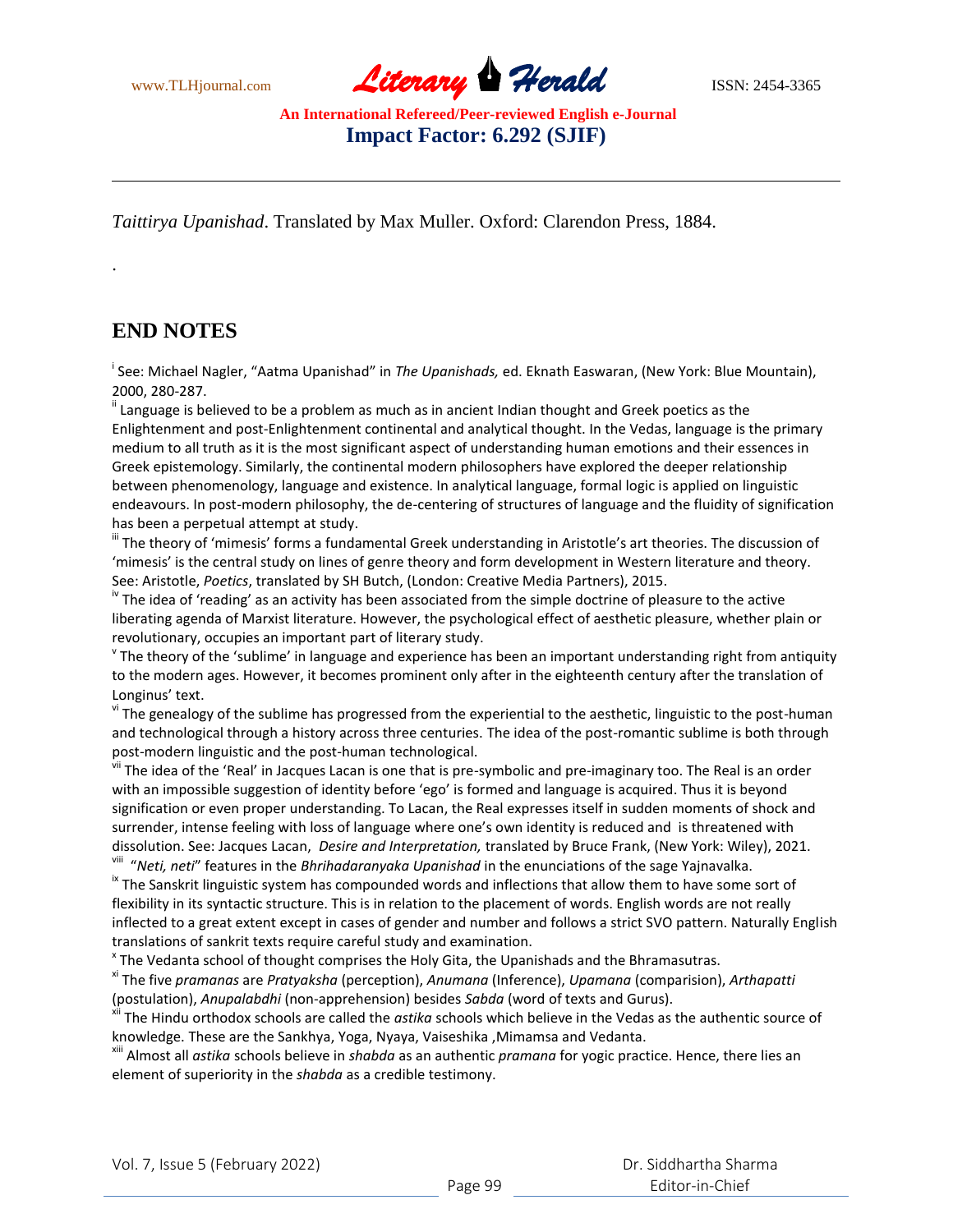$\overline{\phantom{a}}$ 

www.TLHjournal.com **Literary Herald Herald** ISSN: 2454-3365

#### **An International Refereed/Peer-reviewed English e-Journal Impact Factor: 6.292 (SJIF)**

xiv Many scholars have opined that the names of *Munis* were often not only indicative of one individual but of a category of *Rishis* in the *Guru-Shishya parampara*. This discussion became most widespread while discussing the identity of Bharatmuni in the *Natyashastra*. Similar occurrences have been widely studied in the Bhakti tradition post 8<sup>th</sup> century CE in Hindu texts with regards to 'corporeal authorship' in the cases of Namadeva and Gyandeva in central-western parts of India. See: Christian Lee Novetzkee, *Religion and Public Memory: A Cultural History of Saint Namadeva in India* (New York: Colombia Press), 2011.

xv Panini, Patanjali and Katyayana defined grammar on the lines of language, signification, grammar, sound and meaning in the texts *Ashtadhayi*, *Mahabhashya* and *Varttika* respectively.

xvi Katyayana countered the idea of the 'sphota' from Patanjali in his *Mahabhasya* where he questioned how sentences can have fixed meanings and can be realized as one unit of meaning through the sound of those words when each syllabic sound ceases to exist after a new syllable is uttered. He insisted on how the sounds were registered in 'memory' to derive an accurate meaning at the end of a sentence.

<sup>xvii</sup> Patanjali insisted that both Sanskrit and other languages could communicate but it is only the Sanskrit language that produces religious merit. Sheldon Pollock studies the usage of Sanskrit from the pov of religious merit in his *The Language of the Gods*.

See: Sheldon Pollock, *The Language of the Gods in the World of Men: Sanskrit, Culture and Power in Pre-Modern India,*( London: The University of California Press), 2006.

xviii Panini, Patanjali and Katyayana defined grammar on the lines of language, signification, grammar, sound and meaning in the texts *Ashtadhayi*, *Mahabhashya* and *Varttika* respectively.

xix These exchanges and commentaries in Sankritic grammar led to the rise of the understanding of speech as regular, symmetrical but still mystic in religious understanding.

<sup>xx</sup> See: Bhartrihari, *The Vakyapada: Critical Texts of Canto 1 and 2 with English Translations, translated by K Pillai,* (Delhi: Motilal Banarasidas), 1971.

xxi See: Vyasa, *Adhyatma Upanishad*, translated by Swami Tyagananda, Ramakrishna Vedanta Society https://vedantasociety.net/store

 $xxi$ ii Ibid, 2, 3

 $x$ <sup>xxiii</sup> Ibid, 10,17,20

<sup>xxiv</sup> The other prominent quote that validates the argument is "The non occurrence of the impulse to enjoy or have in regard to objects of enjoyment asks the acme of detachment. The highest pitch of awareness is marked by the non occurrence of the egoistic sense. Ibid, 41.

xxv See: Vyasa, *Aitreya Upanishad*, translated by Swami Tyagananda, Ramakrishna Vedanta Society https://vedantasociety.net/store

xxvi Essentialization of a self that does not "seek" an object but responds with passive identification with negative signification for an affirmative presence is an experience without language.

<sup>xxvii</sup> See: Longinus, "On the Sublime", translated by H.L.Havell, (London: McMillan and Co), 1890, 11.

xxviii Ibid , 9.2, 7.2.

<sup>xxix</sup> See: Longinus, "How Words Influenced the Passions", translated by H.L.Havell, (London: McMillan and Co), 1904.

xxx To Edmund Burke, John Milton's grand and elevated language was the epitome of the literary sublime

xxxi Immanuel Kant, *The Critique of Judgement,* translated by J H Bernard (London: Macmillan), 1914.

xxxii See: Vyasa, " First Chapter" in *Kena Upanishad*, translated by Swami Tyagananda, Ramakrishna Vedanta Society https://vedantasociety.net/store

xxxiii Ibid, Chapter 2.

xxxiv Ibid, 1.ii.13

<sup>xxxv</sup> See: Vyasa, *Chhandogya Upanishad*, translated by Swami Tyagananda, Ramakrishna Vedanta Society, 3,9, 1. https://vedantasociety.net/store

xxxvi See: *Taittirya Upanishad*, translated by Max Muller, (Oxford: Clarendon Press), 1884.

Page

#### Dr. Siddhartha Sharma Editor-in-Chief

100